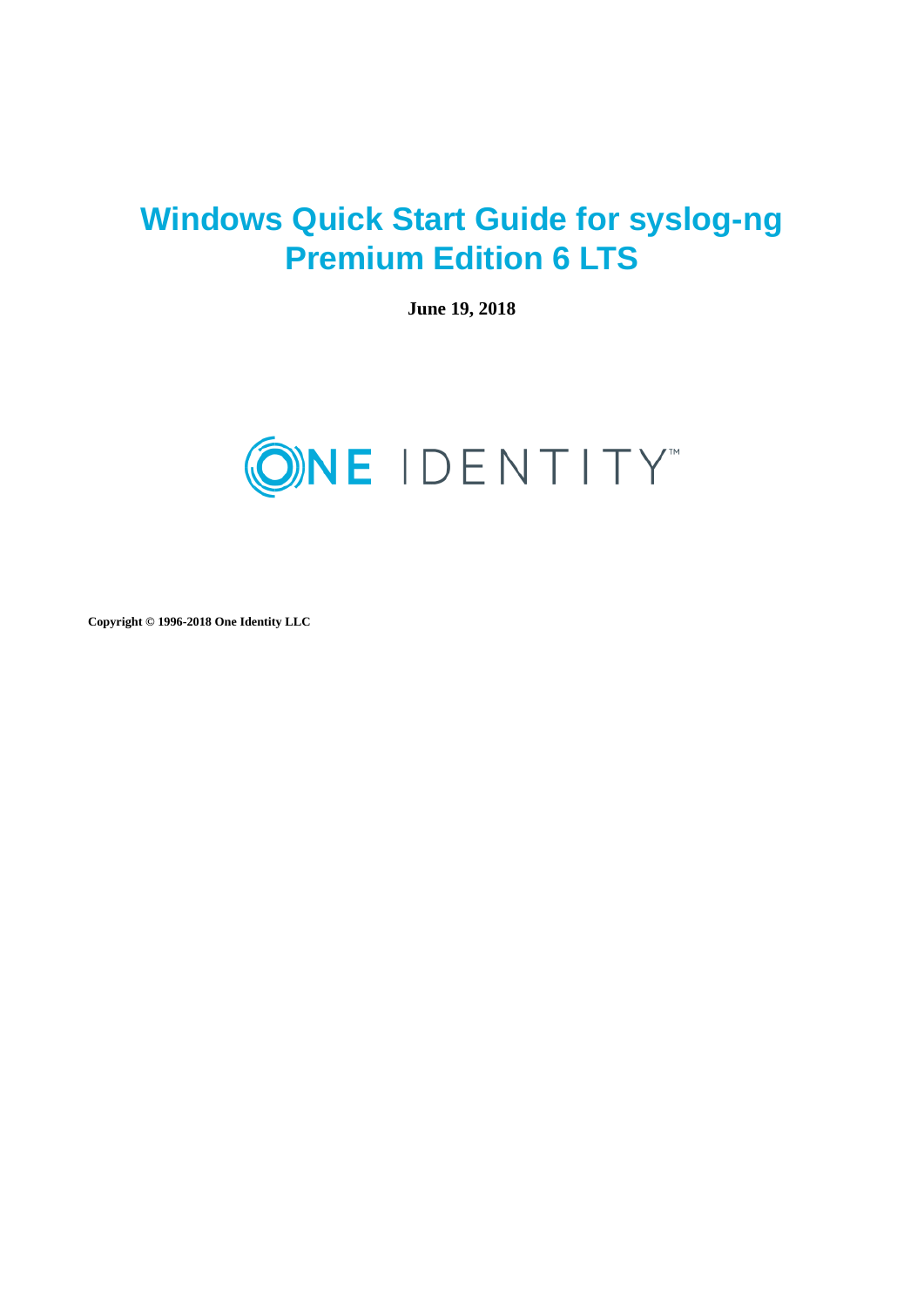# **Table of Contents**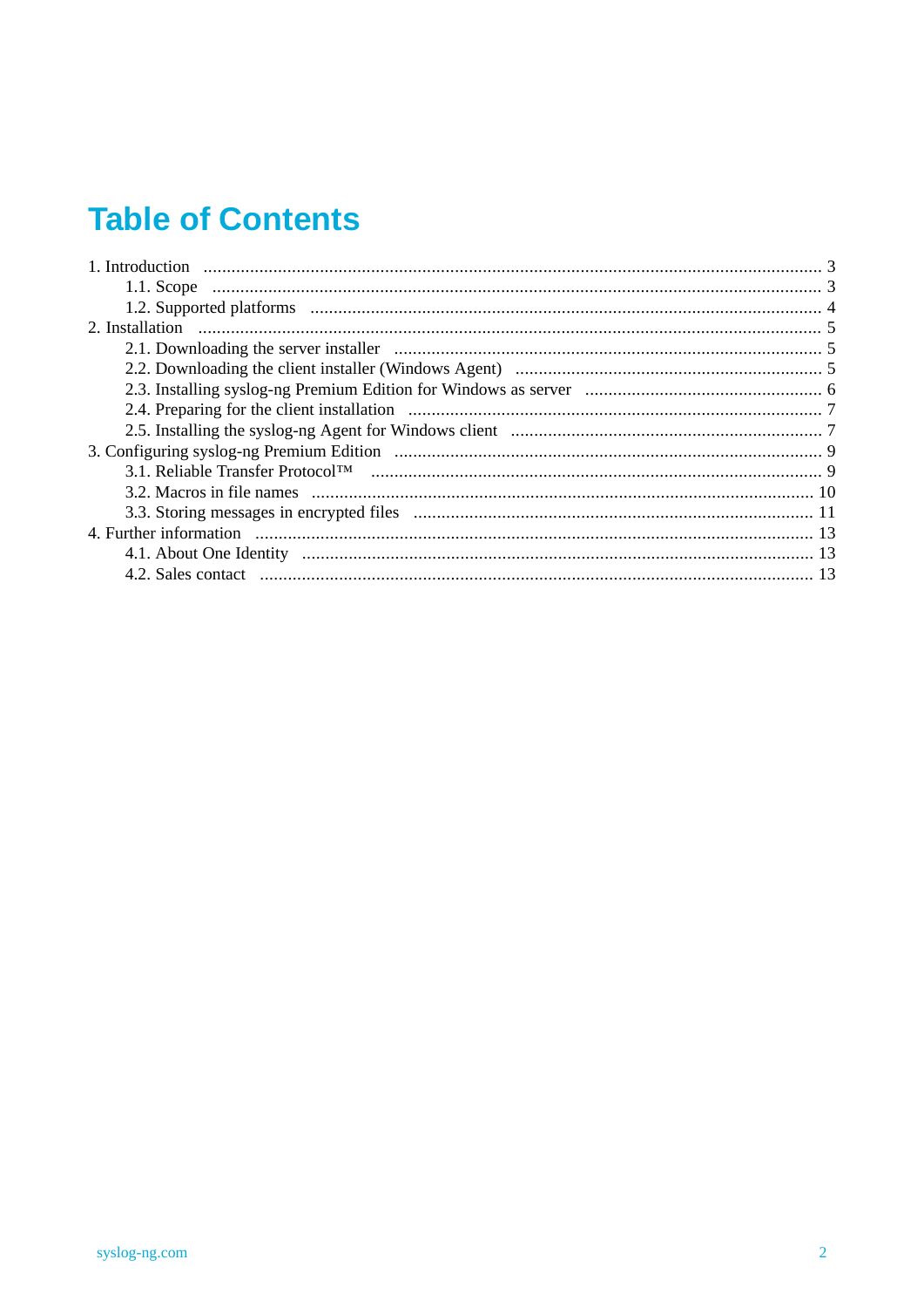# <span id="page-2-0"></span>**1. Introduction**

The syslog-ng application is a flexible and highly scalable system logging application that is ideal for creating centralized and trusted logging solutions.

Typically, syslog-ng is used to manage log messages and implement centralized logging, where the aim is to collect the log messages of several devices on a single, central log server. The different devices — called syslog-ng clients — all run syslog-ng, and collect the log messages from the various applications, files, and other *sources*. The clients send all important log messages to the remote syslog-ng server, which sorts and stores them.

#### **syslog-ng Premium Edition on Windows:**

The syslog-ng Premium Edition on Windows application has most of the features of its Linux/UNIX counterpart, and comes with the same text-based configuration. For limitations specific to the platform, see *[Section](../../syslog-ng-pe-guide-admin/pdf/syslog-ng-pe-guide-admin.pdf#windows-limitations) 1.6.1, [Limitations](../../syslog-ng-pe-guide-admin/pdf/syslog-ng-pe-guide-admin.pdf#windows-limitations) on Microsoft Windows platforms* in *The syslog-ng Premium Edition 6 LTS Administrator Guide*.

Three distinct operation scenarios are available:

- In client mode, syslog-ng collects the local logs generated by the host and forwards them through a network connection to the central syslog-ng server or to a relay. Clients often also log the messages locally into files.
- In server mode, syslog-ng acts as a central log-collecting server. It receives messages from syslog-ng clients and relays over the network, and stores them locally in files, or passes them to other applications, for example log analyzers.
- In relay mode, syslog-ng receives logs through the network from syslog-ng clients and forwards them to the central syslog-ng server using a network connection. Relays also log the messages from the relay host into a local file, or forward these messages to the central syslog-ng server.

The application determines the mode of operation automatically, based on the license and the configuration file.

#### <span id="page-2-1"></span>**syslog-ng Agent for Windows:**

A lightweight client alternative to syslog-ng Premium Edition for Windows, the syslog-ng Agent for Windows application can collect and forward log messages to a remote server. It comes with a graphical user interface, and it's easier to deploy to a large number of machines.

## **1.1. Scope**

This guide contains instructions for setting up syslog-ng Premium Edition (PE) as server and syslog-ng Agent for Windows as client on Windows for evaluation.

In addition, basic configuration options are provided for reliable transfer protocol, macros in filenames, and storing messages in encrypted files.

This guide is intended as a quick introduction. For evaluating syslog-ng PE in scenarios which exceed the single client-to-server complexity (including, but not limited to usage in domain hosts, complex networks, productive environments, and load testing), refer to *The syslog-ng Premium Edition 6 LTS [Administrator](../../syslog-ng-pe-guide-admin/pdf/syslog-ng-pe-guide-admin.pdf#syslog-ng-pe-guide-admin) Guide*.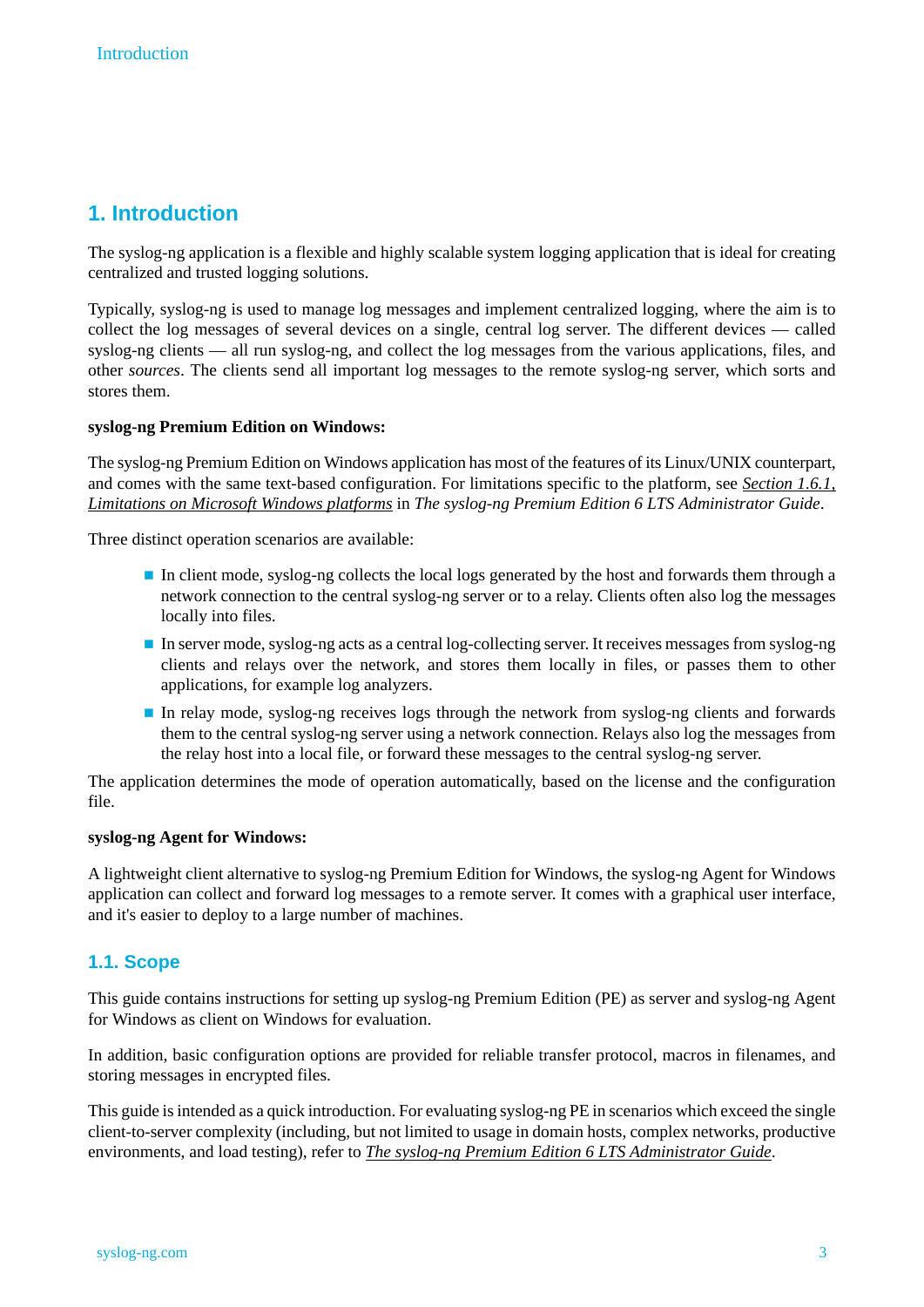## <span id="page-3-0"></span>**1.2. Supported platforms**

The list of supported platforms for syslog-ng PE for Windows and syslog-ng Agent for Windows is available here:

*<https://syslog-ng.com/log-management-software/supported-platforms>*.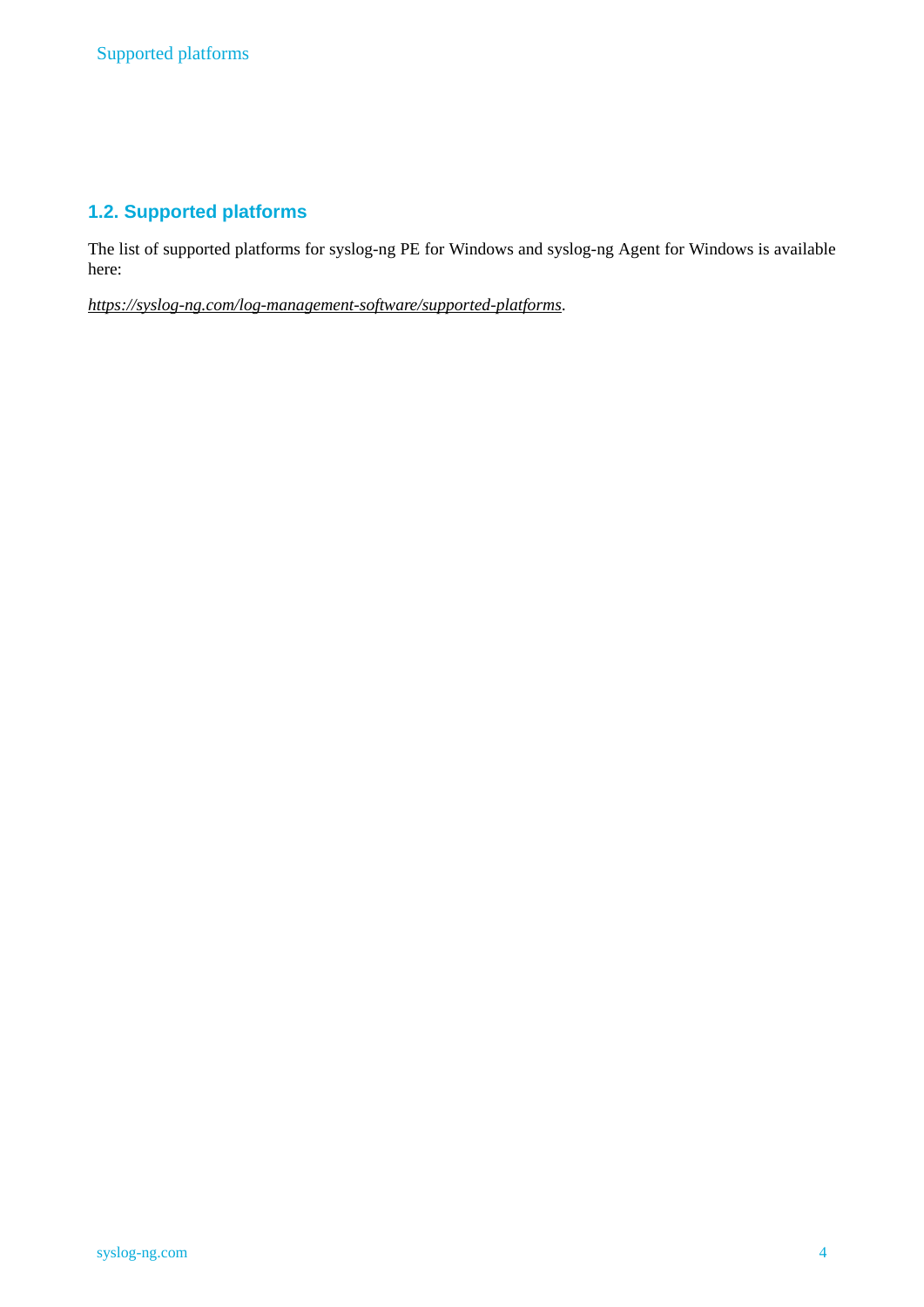# <span id="page-4-1"></span><span id="page-4-0"></span>**2. Installation**

## **2.1. Procedure – Downloading the server installer**

#### **Purpose:**

To obtain the syslog-ng Premium Edition installer from MyBalaBit, complete the following steps:

#### **Prerequisites:**

The installers are available via *[MyDownloads](https://support.oneidentity.com/my-downloads)*. In addition to the installers, a *valid [license](https://my.balabit.com/)* is required to install the syslog-ng PE server. Contact your sales representative for access and license files.

#### **Steps:**

#### Step 1. Navigate to **Downloads > All files > syslog-ng> premium edition**

- Step 2. Choose the latest available version (5.0.2 is used as an example)
- Step 3. Download the 32-bit or 64-bit installer, depending on your server's architecture:
	- For the 32-bit installer, navigate to **Setups > win32** and download syslog-ng-premium-edition-5.0.2-win32.exe
	- For the 64-bit installer, navigate to **Setups > win64** and download syslog-ng-premium-edition-5.0.2-win64.exe

The binaries include all required libraries and dependencies of syslog-ng. These components are installed in the C:\Program Files\syslog-ng directory by default.

<span id="page-4-2"></span>The installer can reuse existing configuration and license files. Following installation, sample configuration files are also available in the etc subfolder.

## **2.2. Procedure – Downloading the client installer (Windows Agent)**

#### **Purpose:**

To obtain the syslog-ng Agent for Windows installer from MyBalaBit, complete the following steps:

#### **Prerequisites:**

The installers are available via *[MyDownloads](https://support.oneidentity.com/my-downloads)*. In addition to the installers, a *valid [license](https://my.balabit.com/)* is required to install the syslog-ng PE server. Contact your sales representative for access and license files.

#### **Steps:**

- Step 1. Navigate to **Downloads > All files > syslog-ng > syslog-ng-agent**
- Step 2. Choose the latest available version (5.0.2 is used as an example)
- Step 3. Navigate to **Setups > win32** and download syslog-ng-agent-5.0.2-setup.exe Regardless of the path name, the installer contains both the 32-bit and the 64-bit binaries.

#### Step 4. **Installing the .NET framework.**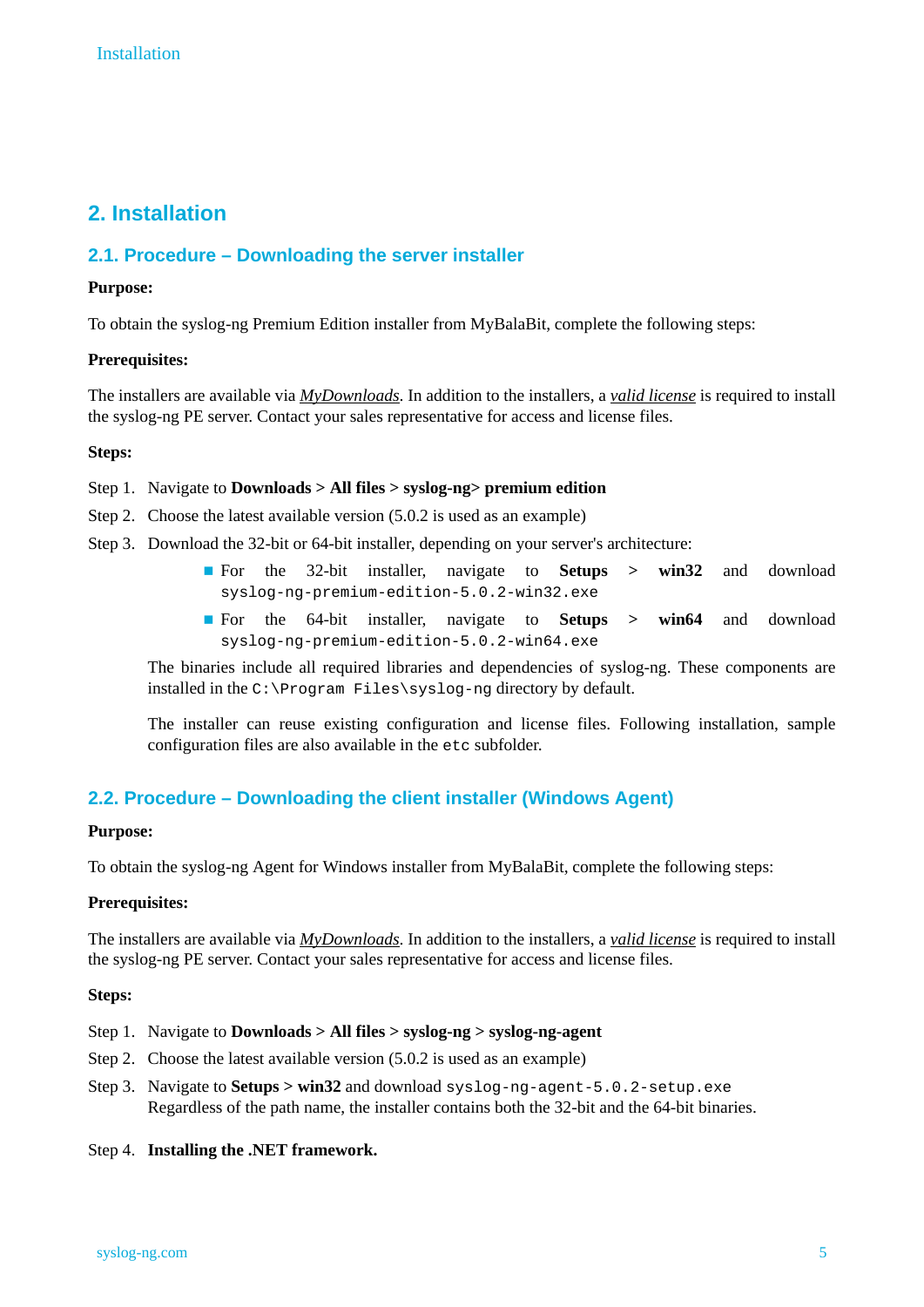The installer requires Microsoft .NET framework version 3.5 or 4.0. For further details, see *[Procedure](../../syslog-ng-windows-agent-guide-admin/pdf/syslog-ng-windows-agent-guide-admin.pdf#windows-install-standalone) 2.1, Installing the syslog-ng Agent in [standalone](../../syslog-ng-windows-agent-guide-admin/pdf/syslog-ng-windows-agent-guide-admin.pdf#windows-install-standalone) mode* in *The syslog-ng Agent for Windows 6 LTS Administrator Guide*.

## <span id="page-5-0"></span>**2.3. Procedure – Installing syslog-ng Premium Edition for Windows as server**

#### **Purpose:**

To install syslog-ng Premium Edition for Windows as server, complete the following steps:

#### **Prerequisites:**

Running syslog-ng PE in server mode requires a license file. The license determines how many individual hosts can connect to the server. You can obtain the license from your sales representative.

#### **Steps:**

- Step 1. Copy the installer and license.txt file to the server
- Step 2. Execute the installer
- Step 3. Select **Next** on the Welcome screen, and accept the EULA
- Step 4. Select **Install syslog-ng Premium Edition** and choose **Next** (the other option will simply unpack syslog-ng without registering it as a service)
- Step 5. Keep the default installation path and choose **Next**
- Step 6. Navigate to the license file (license.txt) and choose **Next**
- Step 7. At this point, existing configurations could be loaded from backup. Skip this step by choosing **Next**
- Step 8. Click **Install** to start the installation. Wait for the process to finish, then choose **Close**
- Step 9. Configure the server using the sample configuration file:

Step a. Navigate to C:\Program Files\syslog-ng\etc

- Step b. Copy syslog-ng-eventlog-to-file-sample.conf to syslog-ng.conf
- Step c. The sample configuration file is configured to store logs in the  $C:\Lambda$ mp temporary folder.

Create the C:\tmp temporary folder for storing logs.

#### Step 10. Start syslog-ng as an administrator:

Step a. In the Start menu, navigate to **All Programs > syslog-ng Premium Edition**

Step b. Right-click **Start syslog-ng**, and choose **Run as Administrator Expected outcome.**

syslog-ng PE is started, and logs appear in C:\tmp\eventlog\_to\_file\_example.txt.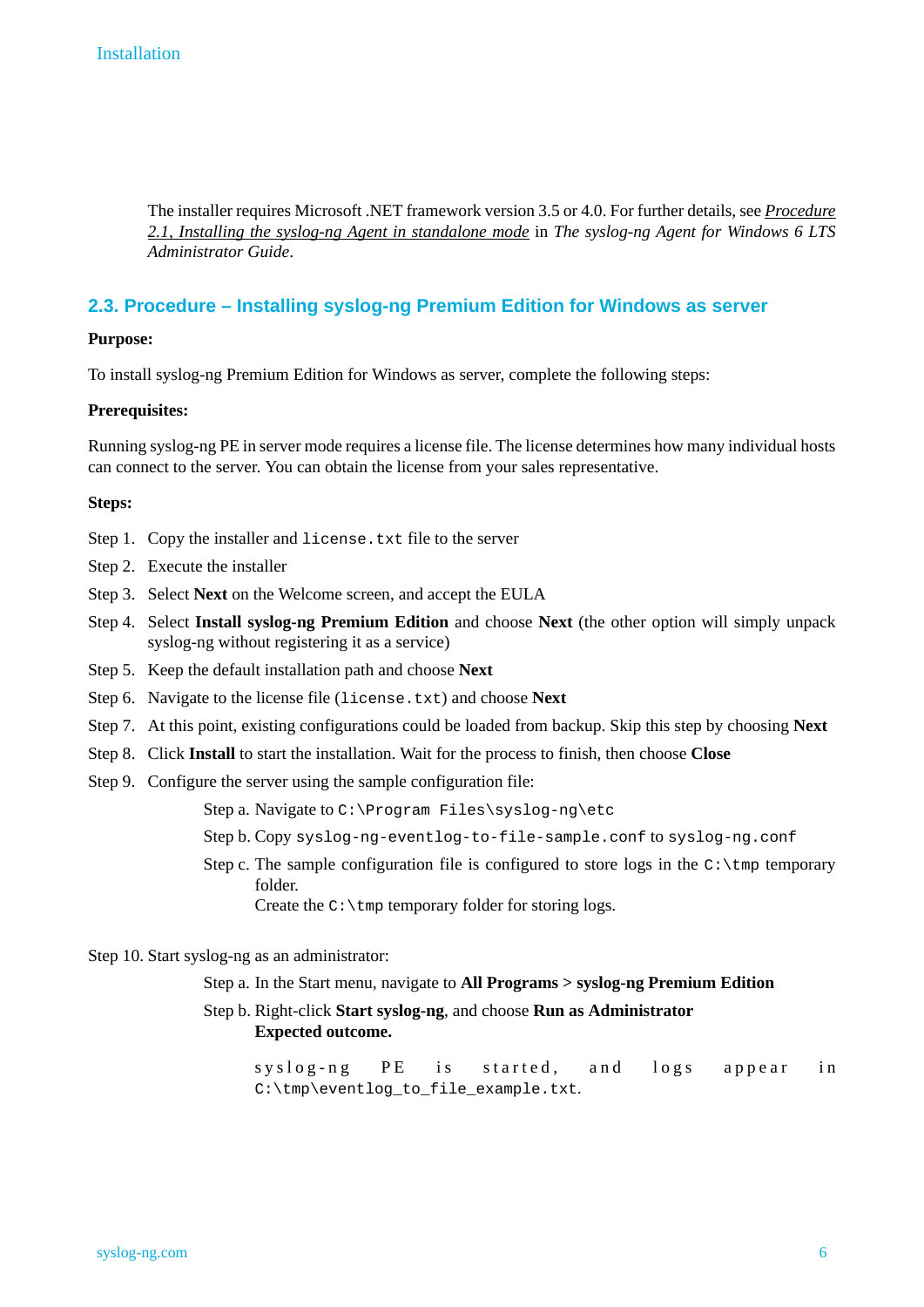## <span id="page-6-0"></span>**2.4. Procedure – Preparing for the client installation**

#### **Purpose:**

To verify the client installation, a new network source must be added to the syslog-ng PE configuration:

#### **Steps:**

Step 1. Open the C:\Program Files\syslog-ng\etc\syslog-ng.conf configuration file for editing

Step 2. Add the following snippet to the end of the file:

```
source s_network {
syslog();
};
destination d nettofile {
file('C:\tmp\tcp_to_file_example.txt' flags(no-multi-line));
};
log {
 source(s_network);
destination(d_nettofile);
 flags(flow-control);
};
```
<span id="page-6-1"></span>Step 3. Save the configuration file

Step 4. Restart the syslog-ng service

## **2.5. Procedure – Installing the syslog-ng Agent for Windows client**

#### **Purpose:**

The following instructions describe the standalone installation, which is configured locally. For more advanced installation options (using domain group policies, installing by group policy), refer to *The [syslog-ng](../../syslog-ng-windows-agent-guide-admin/pdf/syslog-ng-windows-agent-guide-admin.pdf#syslog-ng-windows-agent-guide-admin) Agent for Windows 6 LTS [Administrator](../../syslog-ng-windows-agent-guide-admin/pdf/syslog-ng-windows-agent-guide-admin.pdf#syslog-ng-windows-agent-guide-admin) Guide*.

## **Prerequisites:**

No license file is required to run syslog-ng PE in client mode.

#### **Steps:**

- Step 1. Execute the downloaded binary.
- Step 2. Accept the EULA.
- Step 3. Select the destination folder for syslog-ng Agent for Windows.
- Step 4. Choose **Stand alone mode**.
- Step 5. The installer generates a simple configuration. Enter the destination IP of the syslog-ng PE server:

## Step a. Select **Destinations**

Step b. Double-click **Add new server**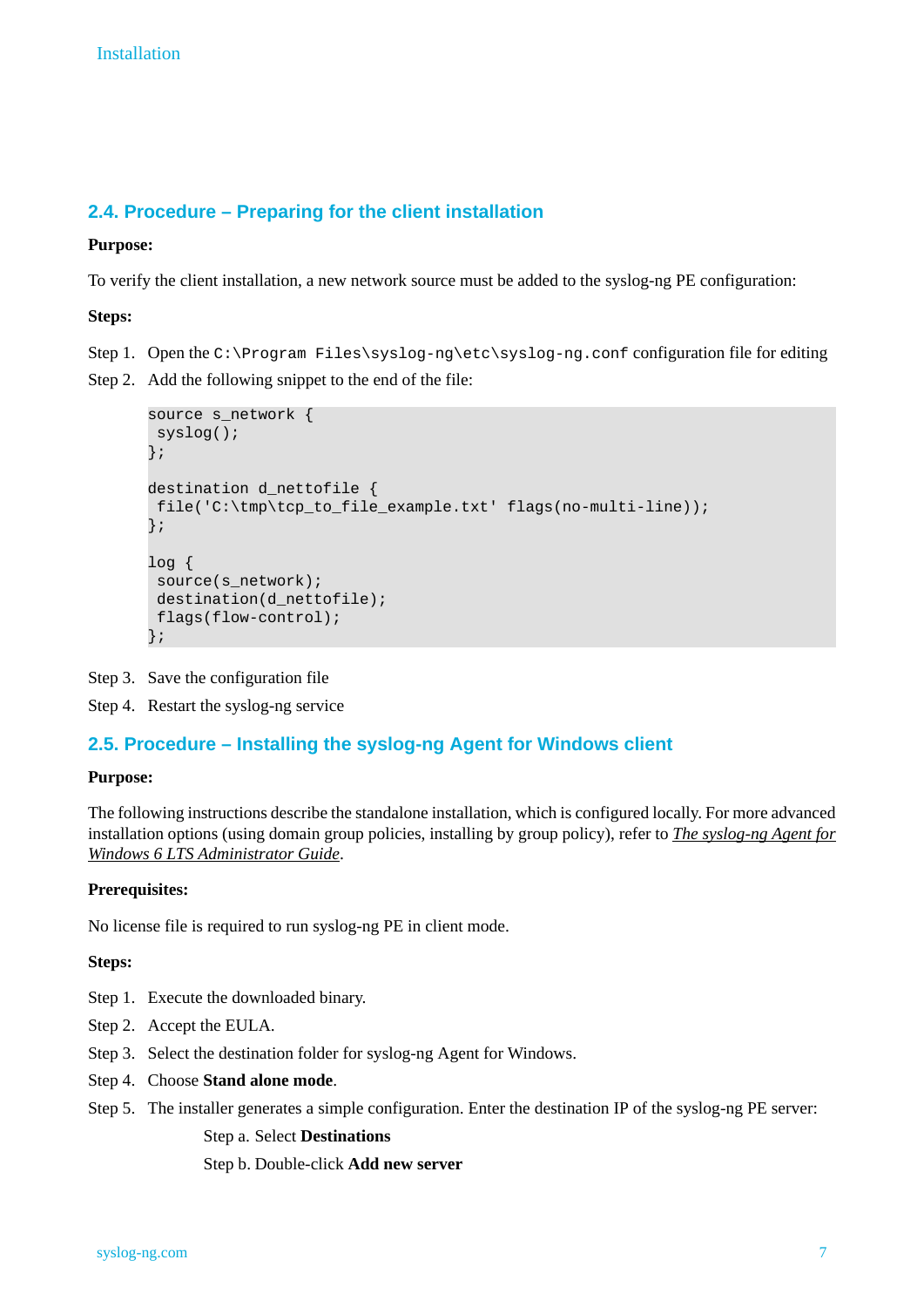Step c. Enter the server's IP address Step d. Change the port number to *601* Step e. Click **OK**

- Step 6. Close the configuration window to finish installation.
- Step 7. *Validating the installation* Test remote logging:

Step a. Log out and back in on the Windows client

Step b. Verify the server log. **Expected outcome.**

> On the syslog-ng PE server, the logout and login events are displayed in the C:\tmp\tcp\_to\_file\_example.txt logfile.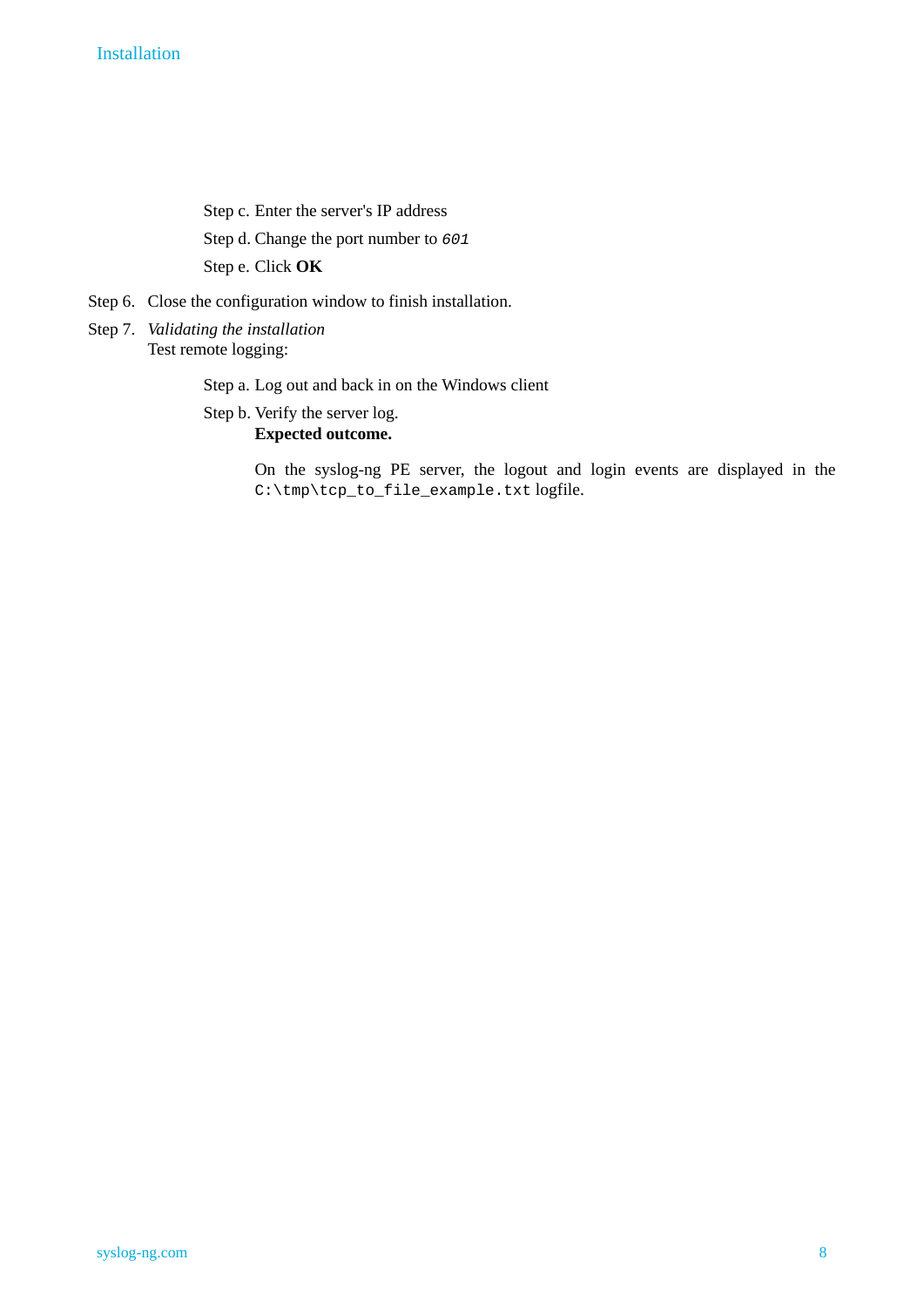# <span id="page-8-0"></span>**3. Configuring syslog-ng Premium Edition**

The syslog-ng application reads incoming messages and forwards them to the selected *destinations*. The syslog-ng application can receive messages from files, remote hosts, and other *sources*.

Log messages enter syslog-ng in one of the defined sources, and are sent to one or more *destinations*.

Sources and destinations are independent objects: *log paths* define what syslog-ng does with a message, connecting the sources to the destinations. A log path consists of one or more sources and one or more destinations, messages arriving from a source are sent to every destination listed in the log path. A log path defined in syslog-ng is called a *log statement*.

There are many other optional elements, like filters, parsers, etc., but in this guide we focus on a core syslog-ng feature: reliable logging.



**Note** The syslog-ng PE server for Windows can also be installed without a license file. In this case it will act as a client or relay (depending on configuration), but with some additional features compared to syslog-ng Agent for Windows. These features include disk buffer and relay.

Consult the documentation or a pre-sales engineer for further details.

## <span id="page-8-1"></span>**3.1. Reliable Transfer Protocol™**

The syslog-ng PE application can send and receive log messages in a reliable way over the TCP transport layer using the Reliable Log Transfer Protocol™ (RLTP™). RLTP™ is a proprietary transport protocol that prevents message loss during connection breaks. The transport is used between syslog-ng PE hosts (for example, a client and a server, or a client-relay-server), and interoperates with the flow-control and reliable disk-buffer mechanisms of syslog-ng PE, thus providing the best way to prevent message loss. The sender detects which messages has the receiver successfully received. If messages are lost during the transfer, the sender resends the missing messages, starting from the last successfully received message. Therefore, messages are not duplicated at the receiving end in case of a connection break (however, in failover mode this is not completely ensured). RLTP™ also allows to receive encrypted and non-encrypted connections on the same port, using a single source driver.

To make RLTP work, you have to enable it on the server and on all participating clients as well. In the following example, a minimum working configuration is provided. For additional options, including TLS configuration, refer to *Chapter 12, Reliable Log Transfer [Protocol](../../syslog-ng-pe-guide-admin/pdf/syslog-ng-pe-guide-admin.pdf#chapter-rltp)™* in *The syslog-ng Premium Edition 6 LTS Administrator Guide*.

## **3.1.1. Procedure – Configuring the syslog-ng PE server for RLTP**

#### **Purpose:**

To configure the syslog-ng Premium Edition server for RLTP, complete the following steps:

#### **Steps:**

Step 1. Open the C:\Program Files\syslog-ng\etc\syslog-ng.conf configuration file for editing

Step 2. Replace the line syslog(); with the following: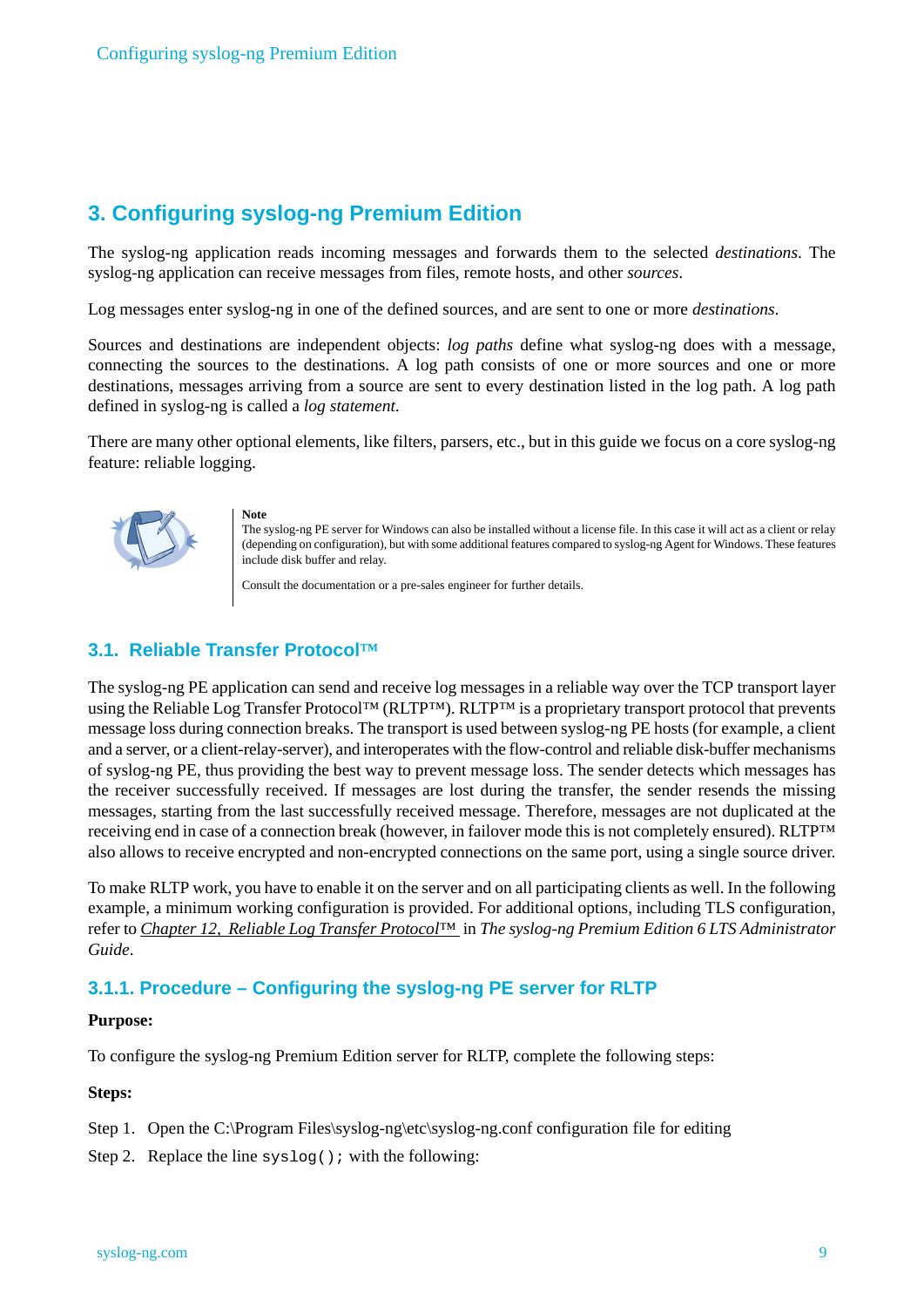#### syslog(port(601) transport(rltp(tls-required(no))));

#### Step 3. Save the file and restart syslog-ng **Expected outcome.**

The syslog source now supports RLTP protocol as a transport, without TLS support. Declaring the port is necessary, as there is no default port number for RLTP transport.

## **3.1.2. Procedure – Configuring syslog-ng Agent for Windows clients for RLTP**

**Steps:**

- Step 1. From the Start menu, launch the **Configure syslog-ng Agent for Windows** application
- Step 2. Select **Destinations**
- Step 3. Right-click the previously configured destination, and choose **Properties**
- Step 4. Enable **RLTP**
- Step 5. Choose **OK** to save your changes, and exit from the configuration interface
- Step 6. Restart syslog-ng Agent for the new configuration settings to take effect



**Note** To restartservices, you need Administrator privileges. If you use the **Stop syslog-ng Agent** and **Startsyslog-ng Agent** options from the Start Menu, remember to right-click and choose the **Run as Administrator** option.

<span id="page-9-0"></span>Step 7. Remote logging can be tested the same way as described in *Procedure 2.2, [Downloading](#page-4-2) the client installer [\(Windows](#page-4-2) Agent) [\(p.](#page-4-2) 5)*.

## **3.2. Procedure – Macros in file names**

#### **Purpose:**

On servers where logs of many clients are retained for extended periods of time, log files are usually stored under a directory hierarchy. To help sort incoming log messages to such hierarchies, syslog-ng supports the use of macros. Depending on the needs of your organization, date, source host, or combined solutions can be used.

In the following example, the file destination on the server is modified to also write messages into a directory structure under /var/log, where the first level is the year, the second level is the week of the year, followed by a file name based on the sending host.

#### **Steps:**

Step 1. Open the C:\Program Files\syslog-ng\etc\syslog-ng.conf configuration file for editing

- Step 2. Locate the block starting withdestination d\_nettofile
- Step 3. Modify it to look like the following line: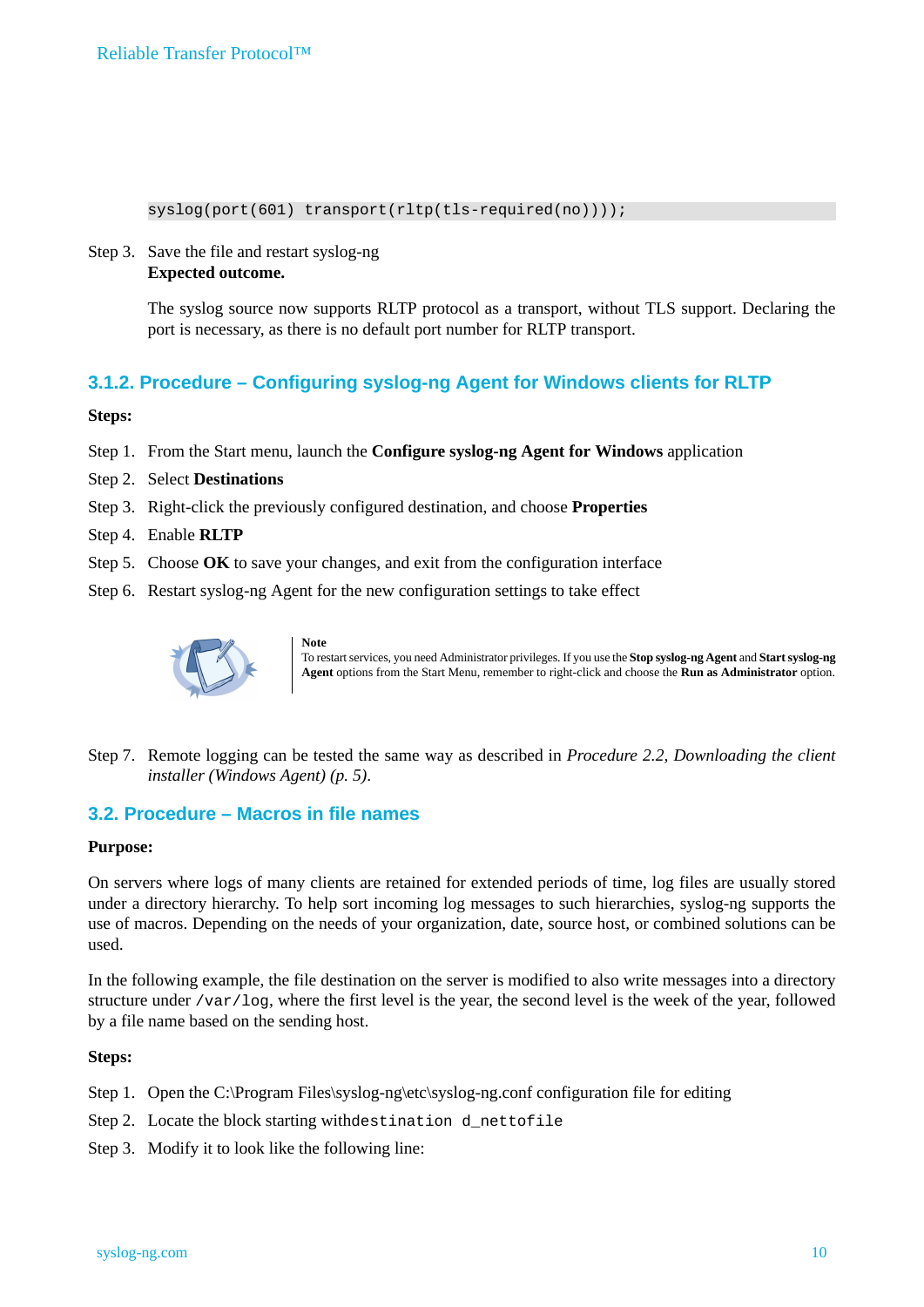```
destination d_nettofile {
file('C:\tmp\tcp_to_file_example.txt' flags(no-multi-line));
file('C:\tmp\$YEAR\$WEEK\$HOST-messages' flags(no-multi-line)
create-dirs(yes));
};
```
For more details on macros available in syslog-ng, refer to *The [syslog-ng](../../syslog-ng-pe-guide-admin/pdf/syslog-ng-pe-guide-admin.pdf#syslog-ng-pe-guide-admin) Premium Edition 6 LTS [Administrator](../../syslog-ng-pe-guide-admin/pdf/syslog-ng-pe-guide-admin.pdf#syslog-ng-pe-guide-admin) Guide*.

#### Step 4. Save the file and restart syslog-ng



**Note** Collecting to  $C:\tIm\text{t}p\to\text{file\_example.txt}$  is left there for your convenience, it can be safely removed. If the related configuration item is removed, the file stays in the folder, but will not be updated.

## <span id="page-10-0"></span>**3.3. Procedure – Storing messages in encrypted files**

#### **Purpose:**

The syslog-ng PE application can store log messages securely in encrypted, compressed and timestamped binary files. Timestamps can be requested from an external Timestamping Authority (TSA).

Logstore files consist of individual chunks, every chunk can be encrypted, compressed, and timestamped separately. Chunks contain compressed log messages and header information needed for retrieving messages from the logstore file.

The syslog-ng PE application generates an SHA-1 hash for every chunk to verify the integrity of the chunk. The hashes of the chunks are chained together to prevent injecting chunks into the logstore file. The syslog-ng PE application can encrypt the logstore using various algorithms, using the aes128 encryption algorithm in CBC mode and the hmac-sha1 hashing (HMAC) algorithm as default.

In the following example, a simple logstore destination is added which storeslogs with maximum compression.

#### **Steps:**

- Step 1. Open the C:\Program Files\syslog-ng\etc\syslog-ng.conf configuration file for editing
- Step 2. Locate the block starting withdestination d\_nettofile
- Step 3. Add the following line right below:

```
destination d_logstore {
logstore('C:\tmp\messages.lgs' compress(9) );
};
```
- Step 4. Locate the line containing destination (d nettofile)
- Step 5. Add the following line right below:

```
destination(d_logstore)
```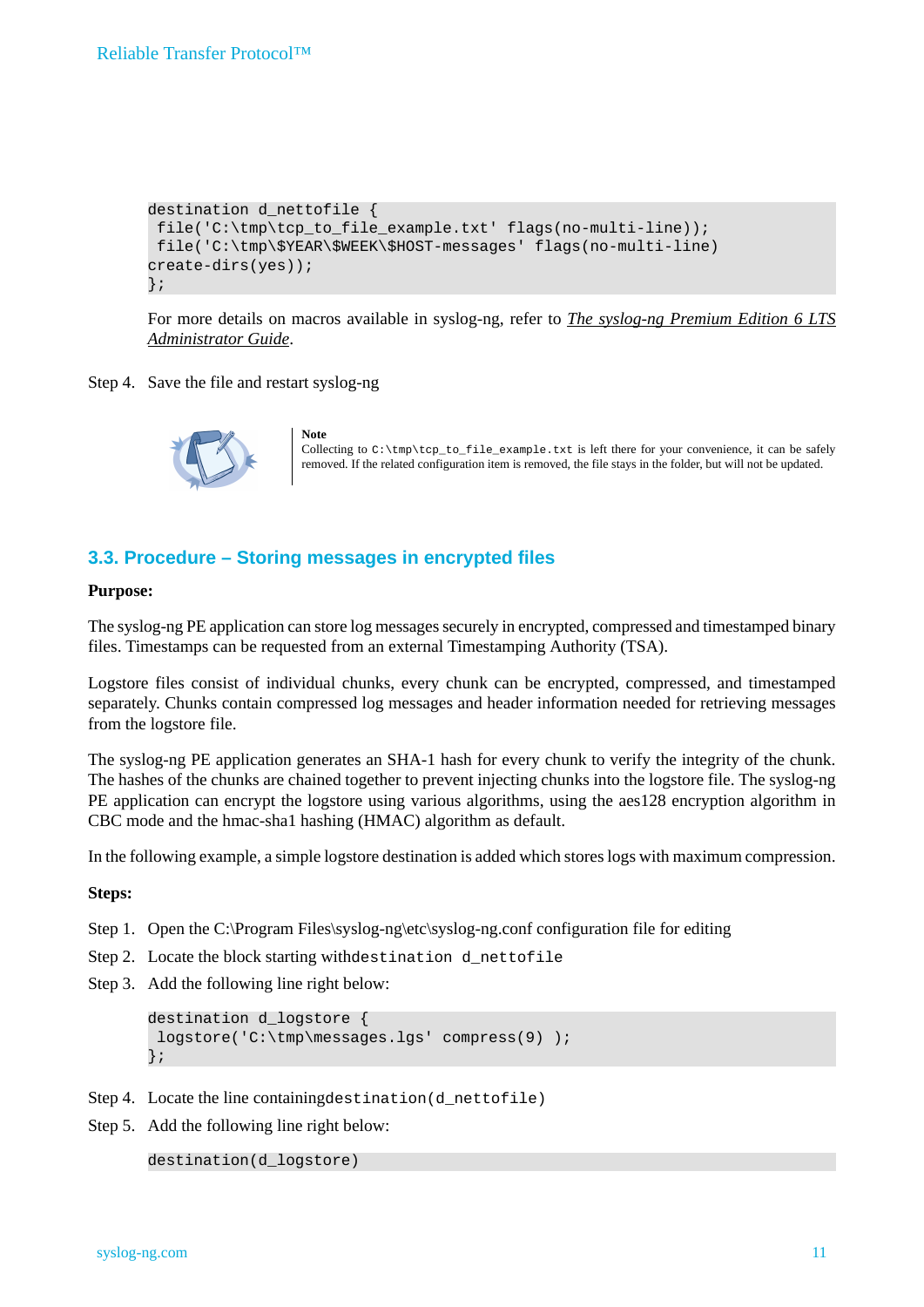- Step 6. Restart syslog-ng for the configuration changes to take effect
- Step 7. *Validating the changes*

You can verify that logs are arriving to the logstore using the following command:

"C:\Program Files\syslog-ng\bin\lgstool.exe" cat C:\tmp\messages.lgs